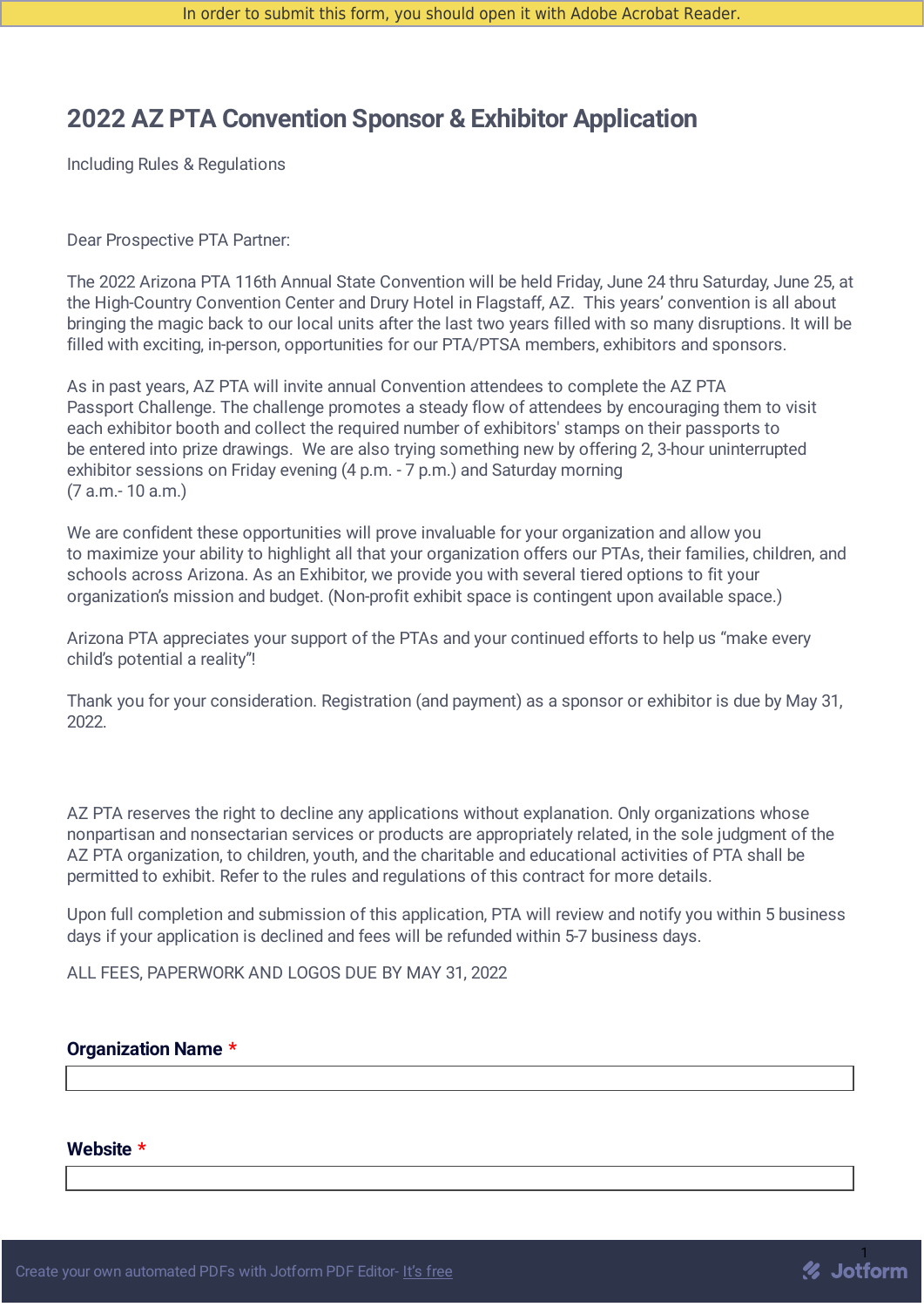## **Main Contact \***

| <b>First Name</b> | Last Name |
|-------------------|-----------|

#### **Title \***

## **Main Contact Phone # \***

Area Code Phone Number **E-mail \***

example@example.com

## **Federal ID# (XX-XXXXXXX) \***

## **What type of organization are you? \***

 $\Box$  Business

 $\square$  Non-Profit (need permission first, contact vsapp@azpta.org)

## **Have you participated at the AZ State PTA Convention before? \***

- Yes
- $\Box$  No

## **If yes, as a Sponsor, Exhibitor or both? \***

- $\square$  Sponsor
- $\Box$  Exhbitor
- $\Box$  Both

## **Are you interested in Sponsorship details?**

- Yes
- $\Box$  No

2022 Arizona PTA 116th Annual State Convention

Sponsor Opportunities

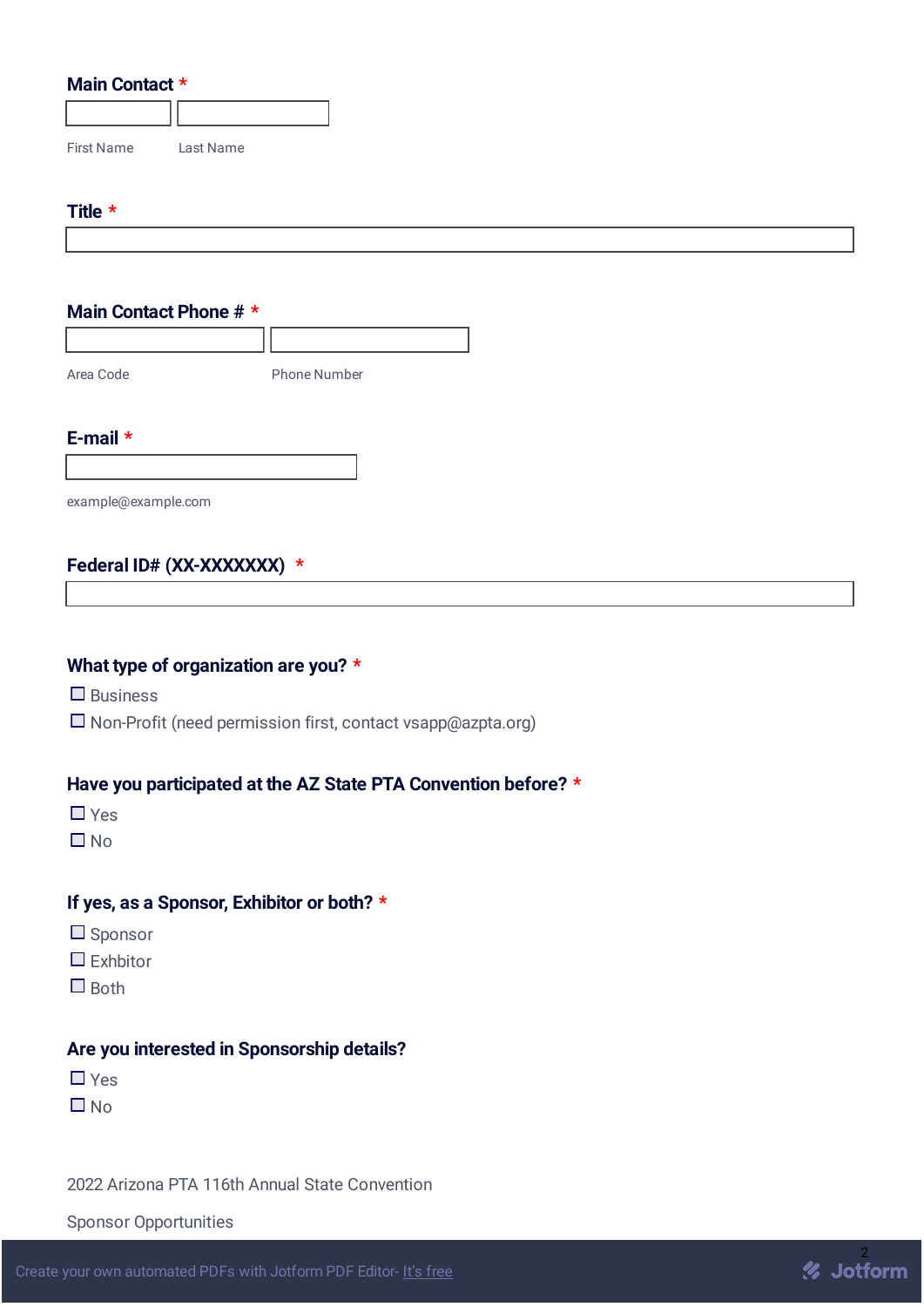## AZPTA State Convention June 24 & June 25

Gold Sponsor \$7,500.00 (One Opportunity)

- Half-page Sponsorship Level Recognition in Convention, Awards Dinner Programs & General **Meetings**
- Recognition as Convention's GOLD Sponsor:
	- with Logo on Convention Sponsor Welcome Banner
	- with Logo listed in AZPTA Facebook Convention Event Page
	- With Logo listed on azpta.org Convention Event page until Jan. 1, 2023
	- in AZ PTA E-Newsletter Convention related communications
- Complimentary Contributor Exhibit booth
- Placement of non-partisan marketing materials in convention tote bags
- Two (2) Complimentary tickets for both lunches
- 3 minutes of speaking time to address attendees during both luncheons
- 1 Table, (8) Complimentary tickets for Awards Dinner (Saturday Night)
- 3 Minutes speaking time at Awards Dinner

Silver Luncheon Sponsor- \$5,000 (Two Opportunities)

- Half-page Sponsorship Level Recognition in Convention, Awards Dinner Programs & General **Meetings**
- Recognition as Convention's SILVER Sponsor:
	- with Logo on Convention Sponsor Welcome Banner
	- with Logo listed in AZPTA Facebook Convention Event Page
	- With Logo listed on azpta.org Convention Event page until Jan. 1, 2023
	- in AZ PTA E-Newsletter Convention related communications
- Complimentary Contributor Exhibit Booth
- Two (2) Complimentary tickets for both luncheons
- SOLE Logo Recognition on Table Tents & 3 Minutes speaking time to address attendees-FOR ONE Luncheon
- Four (4) Complimentary Tickets for Awards Dinner (Saturday Night)

Copper Breakfast Sponsor- \$3,500.00 (One opportunity)

- Half-page Sponsorship Level Recognition in Convention Program
- SOLE Logo Recognition on Saturday Breakfast Table Tents
- Recognition as Convention's Breakfast Sponsor:
	- with Logo on Convention Sponsor Welcome Banner
	- with Logo listed on AZPTA Facebook Convention event
	- With Logo listed on azpta.org Convention website until Jan. 1, 2023
	- in AZ PTA E-Newsletter Convention related communications
- One complimentary Contributor Exhibit Booth
- Two (2) Complimentary Tickets for Awards Dinner (Saturday Night)

Turquoise Convention Sponsor - \$2,500.00 (unlimited opportunities)

- Quarter page Recognition in Convention Program
- Recognition as Convention's TUROUOISE Sponsor:
	- with Logo on Convention Sponsor Welcome Banner
	- with Logo listed on AZPTA Facebook Convention event
	- With Logo listed on azpta.org Convention event page until Jan. 1, 2023
	- in AZ PTA E-Newsletter Convention related communications

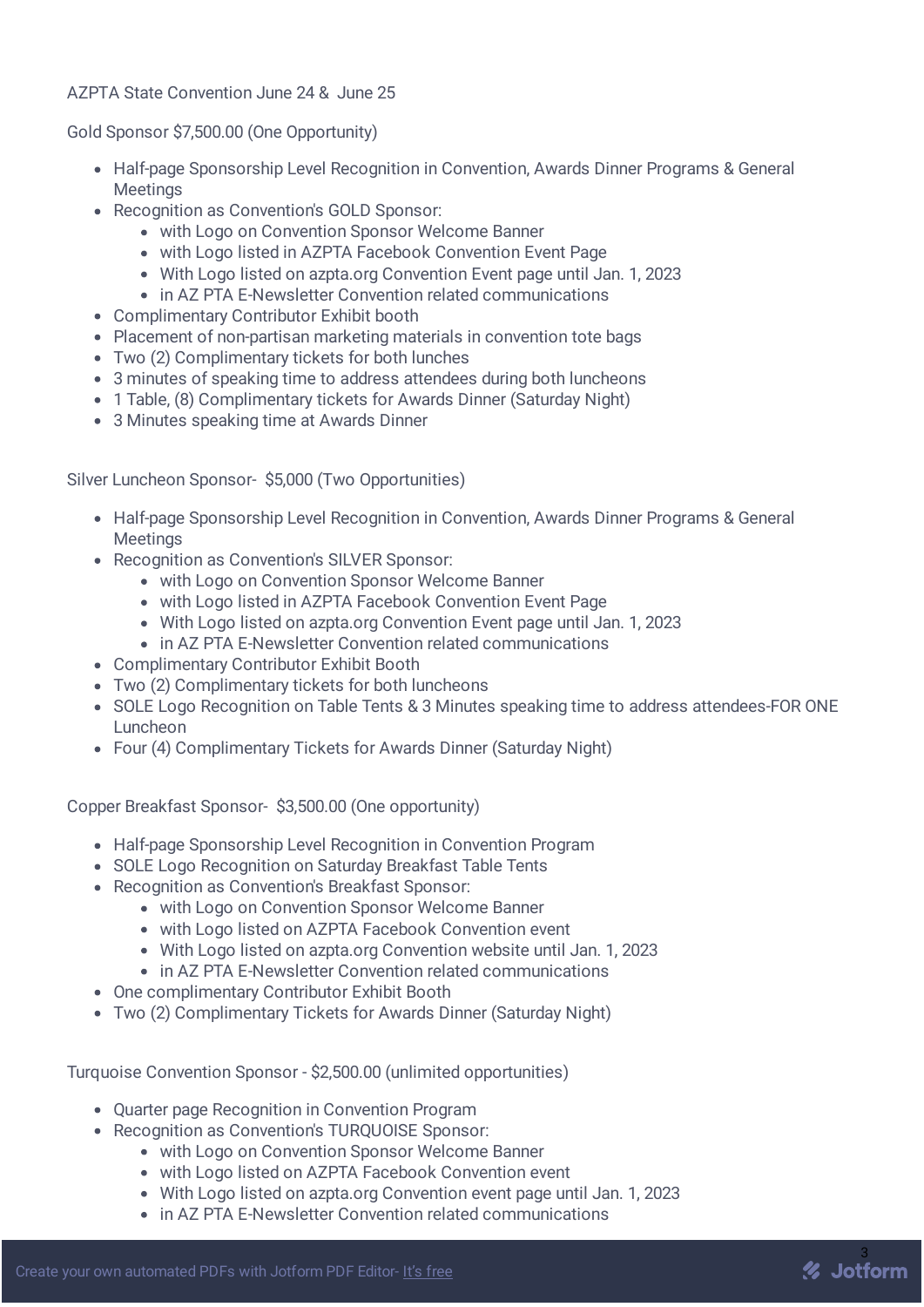- One complimentary Contributor Exhibit Booth
- Two (2) Complimentary Tickets for Awards Dinner (Saturday Night)

## **Which level of Convention Sponsorship are you wanting?**

- Gold Sponsor- \$7,500.00 (1/1)
- O Silver Luncheon Sponsor- \$5,000.00 (1/2)
- Copper Breakfast Sponsor- \$3,500 (1/1)
- Turquoise C Sponsor \$2,500.00 (unlimited)

## **Each level of sponsorship includes an Exhibitor booth. Are you interested in using yours?**

OYes

ONo

## **2022 Arizona PTA 116th Annual State Convention**

Exhibitor Opportunities | Exhibitor Schedule (Subject to Change)

June 24, Friday Evening, 4- 7 p.m. & June 25, Saturday Morning, 7 – 10 a.m.

## Premiere Exhibitor - \$1000.00

- Booth location in Exhibitor area on Friday
- Additional Booth location in Convention Registration area for exclusive time with attendees on Friday
- CHOICE of booth location on Sat., in Exhibitor or in Convention Registration areas
	- One (6') draped table and 2 chairs in each location Exhibitor Recognition in Awards Dinner program\*
- Full-page Recognition in Convention program\*
- Inclusion on Exhibitor List as Premiere Exhibitor\*
- Exhibitor Participation Highlighted for all Convention related communications
	- Arizona PTA's Facebook posts, AZPTA.org website & electronic news communications\*
- 2 Complimentary lunch tickets at Friday's lunch (provided as carry-out)

## Contributor Exhibitor- \$600.00

- One (6") draped table with two chairs in Exhibitor area
- Exhibitor Recognition in Convention program\*
- Half-page Recognition in Convention program\*
- Inclusion on Exhibitor List as Contributor Exhibitor\*
- Exhibitor Participation Highlighted for all Convention related communications
	- Arizona PTA's Facebook posts, AZPTA.org website & electronic news communications\*

Limited Non Profit Organization opportunities available

## **Do you plan on selling any products at the AZ Convention? \***

Yes

 $\Box$  No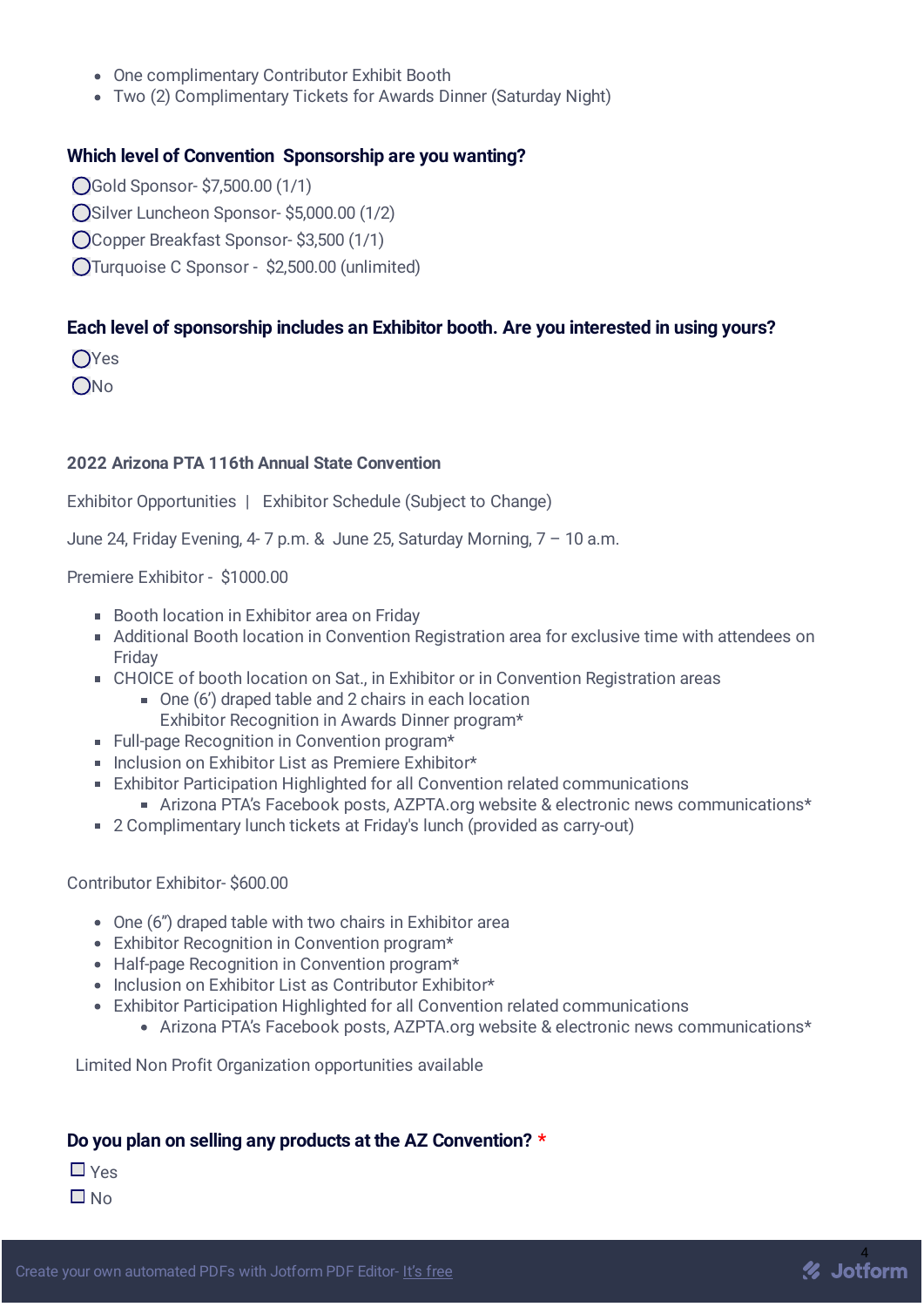# **EXHIBITOR OPPORTUNITIES**

#### **Exhibitor space Choices**

 $\Box$  Premiere (\$1,000)

- $\Box$  Contributor (\$600)
- $\square$  Non-profit (contact vsapp@azpta.org directly)

## **Additional Booth Choices**

 $\Box$  Powerstrip & Extension Cord for power (\$25)

Only organizations whose nonpartisan and nonsectarian services or products are appropriately related, in the sole judgment of the AZ PTA organization, to children, youth, and the charitable and educational activities of PTA shall be permitted to exhibit. Refer to the rules and regulations of this contract for more details.

AZ PTA reserves the right to decline any applications without explanation.

Upon full completion and submission of this application, PTA will review and notify you within 5 business days if your application is declined and fees will be refunded within 5-7 business days.

Space Assignments: First Come, first-serve basis

\*All registrations, ads and logos must be received by May 31, 2022. It is the exhibitor's responsibility to **provide AZ PTA the ad/logo on time.**

AZ PTA will not discount the pricing due to late registrations nor late submissions of Ads/logos. AZ PTA will review requests to exhibit. Notice of approval will be shared within one week of submission.

**Competitors that AZPTA should be aware of? (for floor placement) \*NOTE: The AZ PTA Office will make every attempt to fulfill all requests but makes no guarantees, as booth assignment is dependent on booths available at the time this application is received and processed. \***

## **Convention Rules & Regulations**

#### 1) Contract for Space

The signed applicant hereby applies to participate in the Arizona PTA ("AZ PTA" hereto after) Convention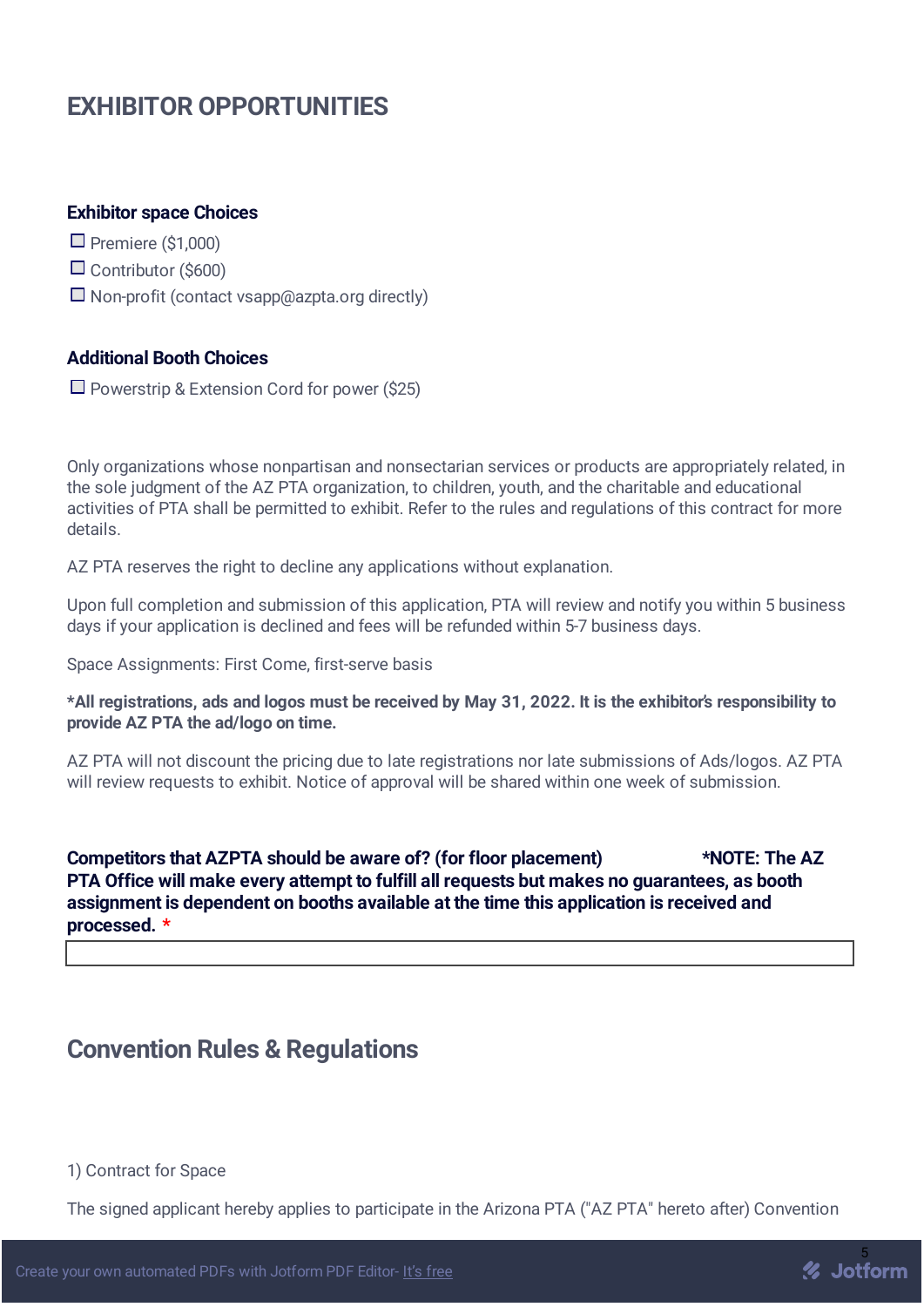and Exhibition to be held at the High Country Conference Center and Drury Suites in Flagstaff AZ. Subject to the terms and conditions of this application and agreement. The application must be accompanied by the full payment for rental charges and is binding unless notified otherwise by the AZ PTA Executive Committee. Notice of decline will be sent via email within 5 business days of submittal. Upon submittal of the application, the application together with these rules and regulations of AZ PTA Convention and Exhibition set forth in the exhibitor prospectus and the rules and regulations of the High Country Conference Center and Drury Suites shall form an agreement between the applicant and AZ PTA as to the terms and conditions of the applicant's participation in the AZ PTA Convention and Exhibition. This application and agreement and the parties hereunder shall be governed by AZ law. To be valid, each application must include full payment for booth rental charges and must specify products scheduled for exhibition and/or all materials to be distributed. The application for the exhibit space formal notice of assignment and acceptance by Arizona PTA and the full payment of rental charges constitute a contract for the right to use this space. Exhibitors that have not paid past booth rental fees will be refused space unless previous rental fees are paid in full.

Any questions regarding applications should be directed to VSAPP@azpta.org

2) Booth Rental Fees

The applicant agrees to the space rental fee allocated to the booths assigned as outlined in this prospectus.

Any questions regarding applications should be directed to VSAPP@azpta.org

3) Dates and Hours

Tentative exhibit hall, installation, and dismantling hours are as follows:

SET-UP: (Scheduling installation during non-published hours may result in overtime charges for labor utilized.)

PREMIERE VENDORS:

TWO options: Thurs., June 23, 2022: 8 a.m. - 5 p.m. OR Fri., June 24, 2022: 7 a.m. – 3 p.m.

CONTRIBUTOR VENDORS:

ONE option: Fri., June 24, 2022: 7 a.m. - 3:00 p.m.

Note: ANY exhibitor's freight, crates, boxes, are in their assigned booth space by 3:00 PM June 24, 2022 but not set up, AZ PTA reserves the right to set up with labor at the exhibitor's expense.

If any booth is not occupied by 4 p.m. on June 23, 2022, AZ PTA reserves the right to use the space as it sees fit. (The Drury Hotel staff is available for hire to assist with moving freight. Contact the hotel for details.)

EXHIBIT BOOTH HOURS & LOCATIONS (During exhibit hours, booths must be staffed with those wellprepared to effectively discuss all products and services presented)

PREMIERE VENDORS BOOTH:

Fri., June 24, 2022: 7 a.m. - 4 p.m. in the High Country Convention Registration Exhibitor Space

Fri., June 24, 2022: 4 p.m. - 7 p.m. in the Drury Hotel Designated Exhibitor Space

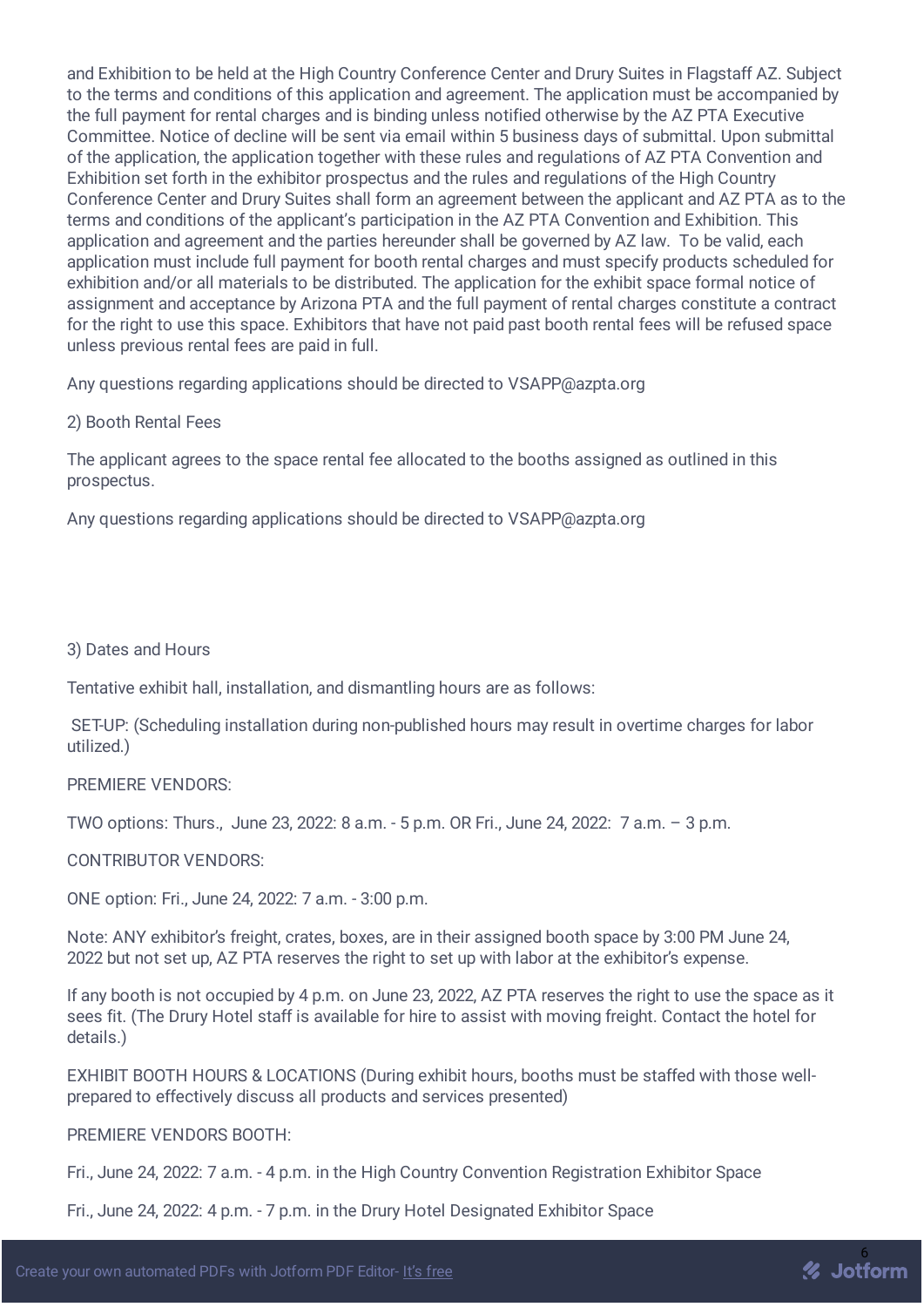Sat., June 25, 2022: 7 – 10 a.m. (CHOOSE ONE)

High Country Convention Registration Exhibitor Space OR the Drury Hotel Designated Exhibitor Space

CONTRIBUTOR VENDORS BOOTH:

Fri., June 24, 2022: 4 p.m. - 7 p.m. in the Drury Hotel Designated Exhibitor Space

Sat., June 25, 2022: 7 – 10 a.m. in the Drury Hotel Designated Exhibitor Space

ALL BOOTHS MOVE OUT: June 25, 2022, 10 – 11:30 a.m.

Exhibitor expressly agrees to NOT dismantle the exhibit or conduct any packing up prior to the final closing hour of the exhibit hall as published in the final schedule. Any exhibitor that dismantles its exhibit prior to the final closing hour of the exhibit hall will not receive priority in the next year's assignment of booth space. *All exhibits must be removed by 11:30 a.m. on Saturday June 25, 2022.*

## **Are you a Premiere Booth Vendor? \***

 $\prod$   $V_{\text{AC}}$ 

 $\Box$  No

## **If so, which move in time will you be needing?**

 $\Box$  Thurs., June 23, 2022: 8 a.m. - 5 p.m.

 $\Box$  Fri., June 24, 2022: 7 a.m. - 3 p.m.

#### 4) Use of Space

All demonstrations, signs, promotional materials, or other sales activities must be confined to the limits of the exhibit booth. The exhibitor shall not assign, share, or sublet any space allotted without the written consent of AZ PTA. The exhibitor may not add additional tables without the permission of AZ PTA. No exhibitor shall show goods or services other than those manufactured or sold or offered by it in the regular course of Organization. Animals of any kind are not permitted in the exhibit hall- unless upon the express written approval of AZ PTA, and only in accordance with the Drury Hotel and the High Country Conference Center rules and regulations. (Service animals as defined by Title II & III of the ADA are permitted.)

The exhibitor shall not display or place any product, sign, partition, apparatus, shelving, or other construction that extends more than 10 ft. tall and/or more than 4 ft. in depth from the back wall. No interference with the light or other exhibitors is permitted.

5) Irregular Canvasing, Selling, and/or Activities beyond Exhibitor Space

Distribution of circulars or promotional material may be made only within the booth assigned to the exhibitor presenting such material. Non-exhibiting firms will not be permitted to canvas, solicit, hold conferences, or distribute literature or other promotional devices during the convention.

#### 6) Fire Protection

Flammable or other dangerous or hazardous fluids, substances, materials, equipment, or other items are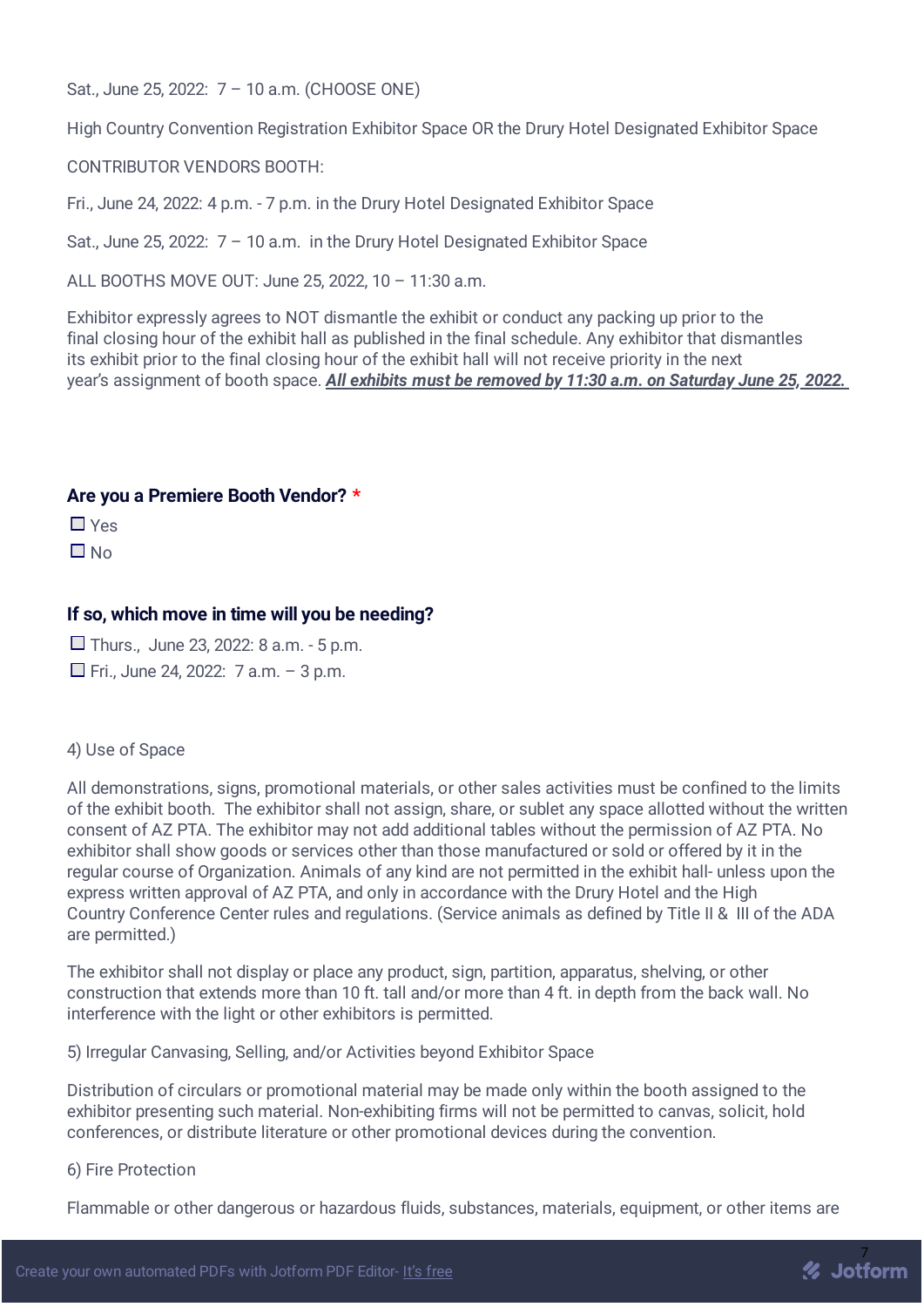prohibited. The exhibitor must use flame-resistant decorative material.

## 7) Sound Devices

No sound amplification devices are allowed in exhibit booths without the prior written approval of AZ **PTA** 

8) Restrictions of Operations of Exhibits

AZ PTA reserves the right to restrict exhibitors from participation at its sole discretion. Exhibits that, because of noise, method of operation, materials, or any other reason found objectionable will be closed. AZ PTA may prohibit or evict any part or all of an exhibit that AZ PTA believes may detract from the general character of the Convention. This includes persons, things, conduct, printed matter, or anything of a nature that AZ PTA determines as objectionable or contrary to the exhibition. In the event of such restriction or eviction, AZ PTA is not liable for any refunds of rentals or other exhibit expenses.

PERMITTED WITHIN EXHIBITOR BOOTH (& Subject to any applicable requirements of Local & State law):

#### •Drawings

•Edible samples - limited to "bite-size" of 1 oz.

•Beverage samples- limited to a maximum of 2 fl. oz.

•Items dispensed are limited to products manufactured, processed, or distributed by exhibiting firms. Exhibitors are subject to the rules and regulations of the High Country Conference Center and the Drury Inns & Suites catering service requirements.

#### 9) Care of Building and Equipment

Exhibitors, or their agents, shall not injure or deface the walls or floors of the building, the booths, or the equipment of the booths. When such damage occurs, the exhibitor shall be liable to the owner of the property so damaged.

## 10) Payment

Payment is due in full at the time of application submittal. If the application is declined by AZ PTA, Exhibitor will be notified within 5 business days of submitting it. The Refund of funds will be processed within 5-7 business days of declined notification.

Any questions regarding applications should be directed to [VSAPP@azpta.org](mailto:VSAPP@azpta.org)

## 11) Catastrophe

In the event of a war, fire, strike, government regulation, public catastrophe, act of God, public enemy, etc. prevents the show or any part thereof from being held, AZ PTA shall determine and refund to the applicant in proportionate share in the balance of the aggregate exhibit fees received that remains after deducting all show-related fees, costs, and expenses but in no case shall the amount to the refund to the application exceed the amount of the booth rental fee paid.

#### 12) Liability Insurance

Neither AZ PTA, its management, officers, or staff, the Drury Inn & Suites, the High Country Conference Center nor the town of Flagstaff will be responsible for the safety of the property of the exhibitors from theft, damage by fire, accident, or other causes. Exhibitors are advised to consult their respective insurance brokers for proper coverage of their display material from the time it leaves their companies premises to its return. In most cases, a rider can be added to the current policy for a very nominal cost. The exhibitor understands that neither AZ PTA nor the Drury Inn & Suites nor the High Country Conference Center nor the town of Flagstaff maintains insurance coverage for the exhibitor's property and it's the sole responsibility of the exhibitor to obtain said insurance. Neither AZ PTA, it's management, its officers, or staff, Drury Inn & Suites or the High Country Conference Center, its management, officers, agent,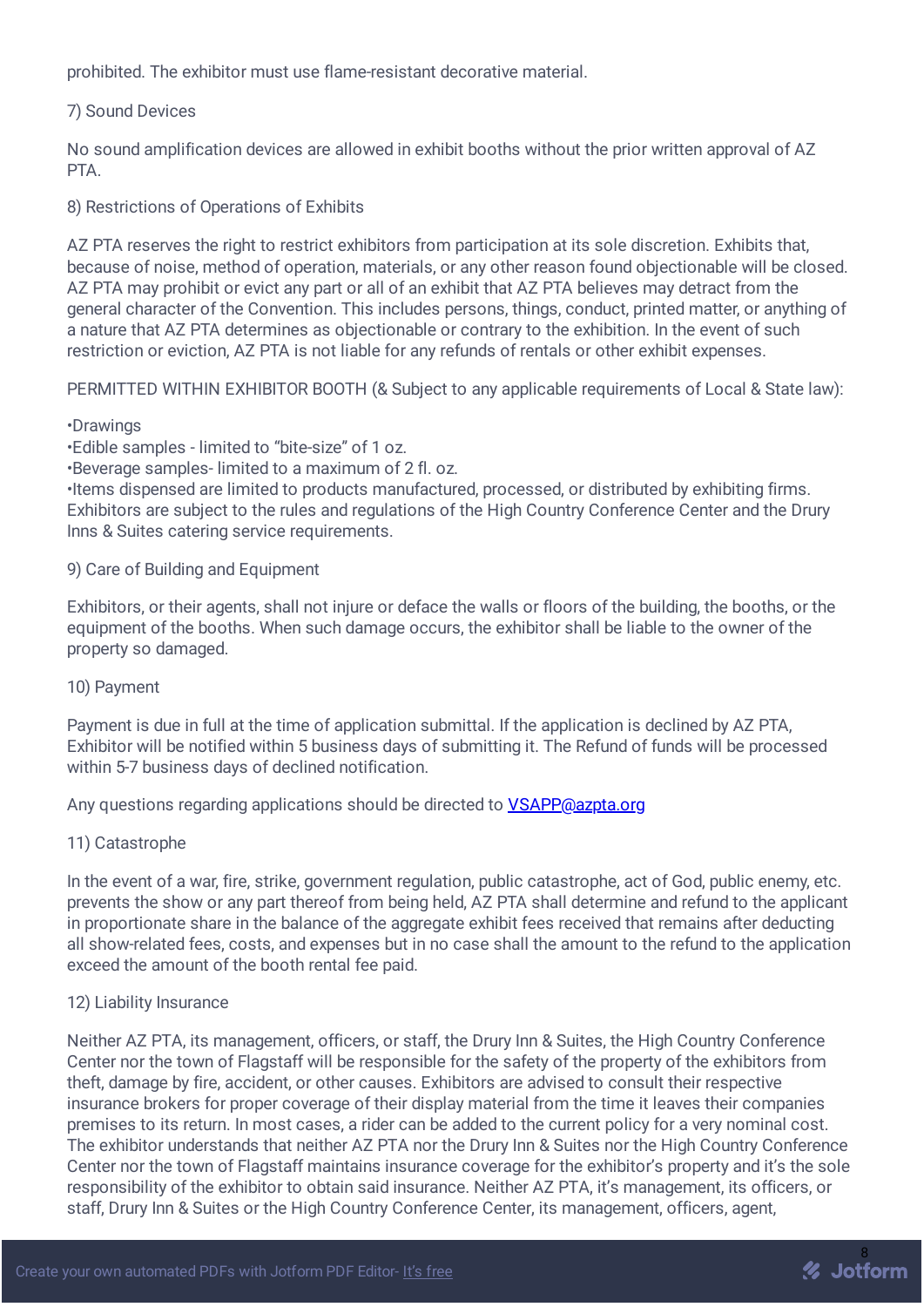employees, or their representatives or the town of Flagstaff, AZ shall be held accountable or liable for, and the same, are hereby released from accountability or liability for, any damage, loss, harm, or injury to the person or any property of the applicant resulting from theft, fire, water, accident, or any other cause.

## 13) Indemnification

The exhibitor agrees to protect, save, and hold AZ PTA, the Drury Inn & Suites, High Country Conference Center, Flagstaff, AZ and all agents, employees, servants, officials thereof (hereinafter collectively called indemnities) forever harmless for any damages or charges imposed for violations of any law or ordinance, whether occasional by the negligence of the exhibitors or those holding under the exhibitor. Further, the exhibitor shall, at all times, protect, indemnify, save, and hold harmless the indemnities against and from any and all losses, costs, damages, liability, or expenses (including attorney's fees) arising from or out of or by any reason of any accident or bodily injury or other occurrences to any person or persons, including the exhibitor its agents, its employees, or Organization invitees, which arise from or out of or by any reason of any action or omission of the exhibitor or its agents or said exhibitors occupancy and use of these exhibition premises, the hotel, or any part thereof.

## 14) Selection of Exhibitors

Only organizations who are non-partisan and non-sectarian services and products are appropriately related, in the sole judgment of AZ PTA, to children, youth, and charitable and educational activities of AZ PTA shall be permitted to exhibit. AZ PTA reserves the right to decline or prohibit any exhibit with the reservation being all-inclusive as to persons, things, printed matter, products, and conduct. AZ PTA reserves the right to request corporate information during the approval process for exhibitors. Exhibitors, their employees, and their agents, may not serve as voting delegates to the AZ PTA Convention. However, they may be non-voting registrants if they are members of a PTA.

No exhibitor shall request PTA delegates to lobby any governmental agencies or officials. Participation in the AZ PTA convention and exhibition does not constitute an endorsement of any product, service, or position by AZ PTA.

## 15) Exhibitor Cancellation/Reduction of Exhibit Space

The exhibitor shall have the right to cancel this agreement at any time by written notice to AZ PTA. Under all circumstances, AZ PTA retains the right to sell any booth space canceled by an exhibitor.

Any Exhibitor booth cancellation received in writing [\(VSAPP@AZPTA.org](mailto:VSAPP@AZPTA.org)) by 11:59 p.m. on June 3, 2022 will receive a refund of payment made prior to that date, less a \$100 administrative fee.

Any Exhibitor booth cancellation received in writing [\(VSAPP@AZPTA.org](mailto:VSAPP@AZPTA.org)) on or after June 4, 12:01 a.m. will receive no refunds.

16) Rules and Regulations of Drury Inn & Suites and High Country Conference Center

In addition to the rules and regulations of the AZ PTA Convention and Exhibition set forth in the Exhibitor prospectus, the applicant shall comply with all rules and regulations of the Drury Inn & Suites and the High Country Conference Center and all of the unions working within the Drury Inn & Suites and High Country Conference Center in Flagstaff AZ as well as subcontractors for the exposition services.

#### 17) Additional rules

AZ PTA reserves the right to establish and enforce additional rules and regulations to further the goals of the exhibition. The exhibitor agrees to comply.

#### 18) ADA Compliance

The exhibitor agrees to ensure an exhibit booth space that is in compliance with the Americans with Disabilities Act (ADA). These rules and regulations become a part of the contract between the exhibitor

% Jotform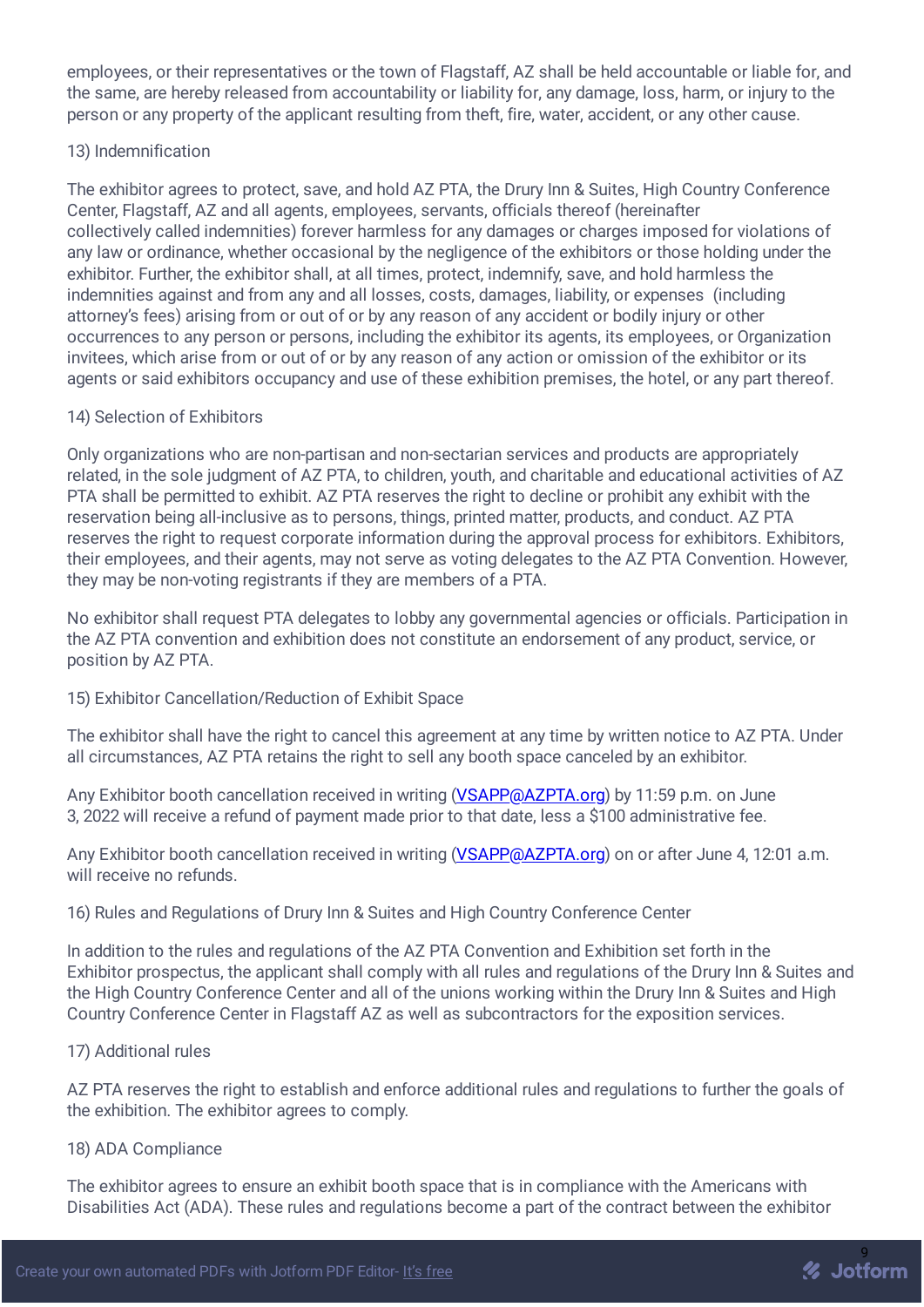and AZ PTA and have been formulated in the best interests of the exhibitors. AZ PTA respectfully asks for the full cooperation of exhibitors in their observance of these rules and regulations. All points not covered are subject to the decision of AZ PTA or its designee.

AZ PTA 2721 N. 7th Ave. Phoenix, AZ 85007., [\(VSAPP@AZPTA.org\)](mailto:VSAPP@AZPTA.org)

# **Additional Items**

## **PTA Passport Challenge:**

To help draw a steady flow of attendees to your exhibit over the course of the convention, we will again host the PTA Passport Challenge whereby attendees can win fabulous prizes donated by you if they collect the required number of exhibitor stamps on their passports. Materials (stamps) for passport provided by AZ PTA. All exhibitors are expected to donate a prize for the passport challenge.

## **Additional Options**

- $\Box$  Placing of informational handouts in Convention Totes (\$250) (Handouts/information must be non-partisan in nature)
- $\square$  Placement of one information handout on table, Saturday luncheon (\$150) (Handouts/information must be non-partisan in nature)
- $\Box$  Additional Tickets to Awards Dinner (Saturday night) (\$25)

## **Do you plan on staying at the hotel during the Conference? \***

■ Yes

 $\Box$  No

Here is the link to the Convention's hotel block link for your convenience.)

AZ Parent Teacher Association Room Block

<https://www.druryhotels.com/bookandstay/newreservation/?groupno=2431652>

# **Payment**